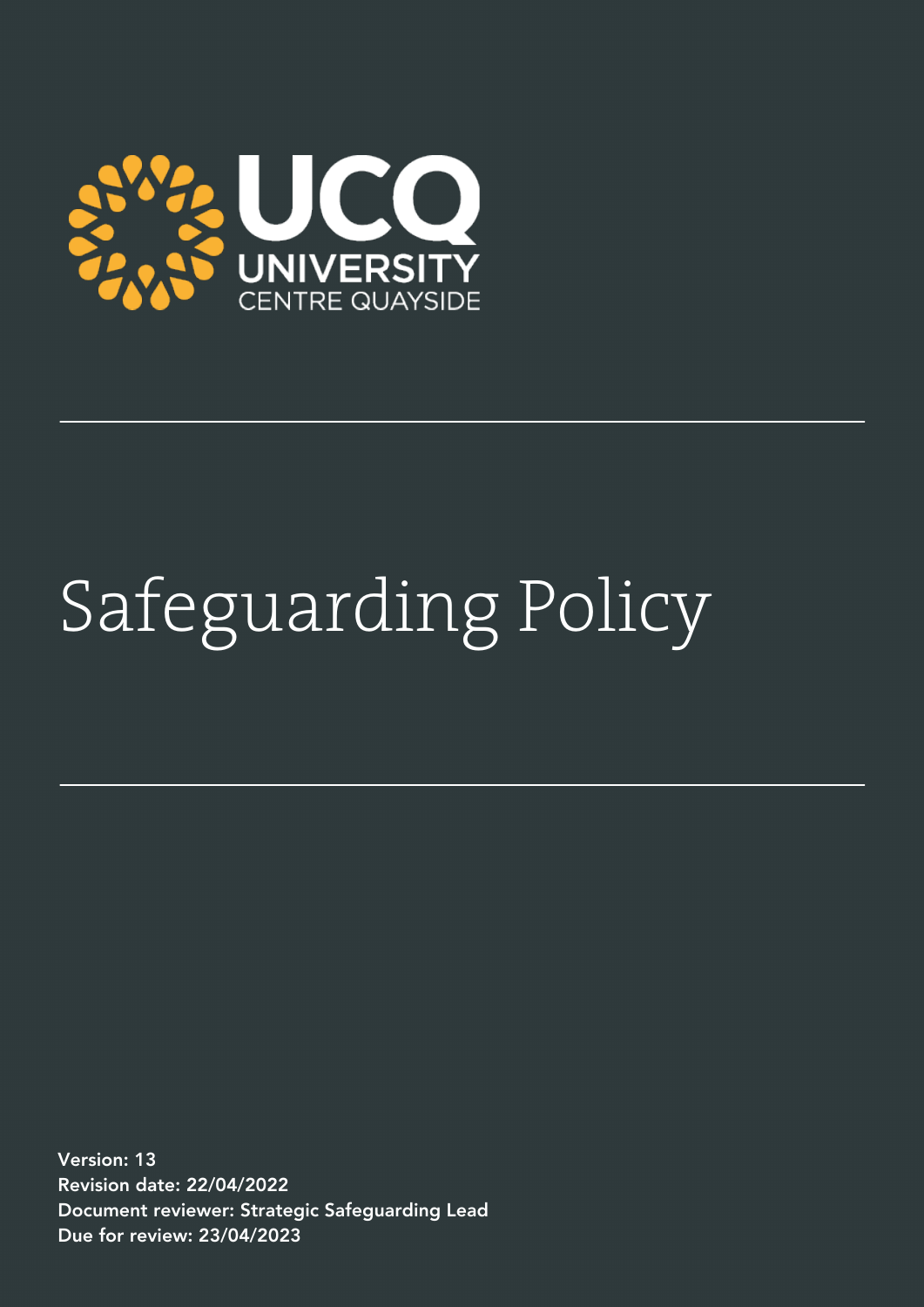

## Commitment Statement

Academic Council and Senior Leadership Team (SLT) at University Centre Quayside (UCQ) are committed to ensuring all policies and procedures are fully implemented across the organisation.

This Safeguarding Policy and its appendices will be regularly updated, particularly as the business changes in nature and size, and reviewed periodically and in accordance with regulatory legislation.

Policies will be communicated to all employees, including to new employees during their induction period.

Signed: Date: 22/04/2022

Position: Principal & CEO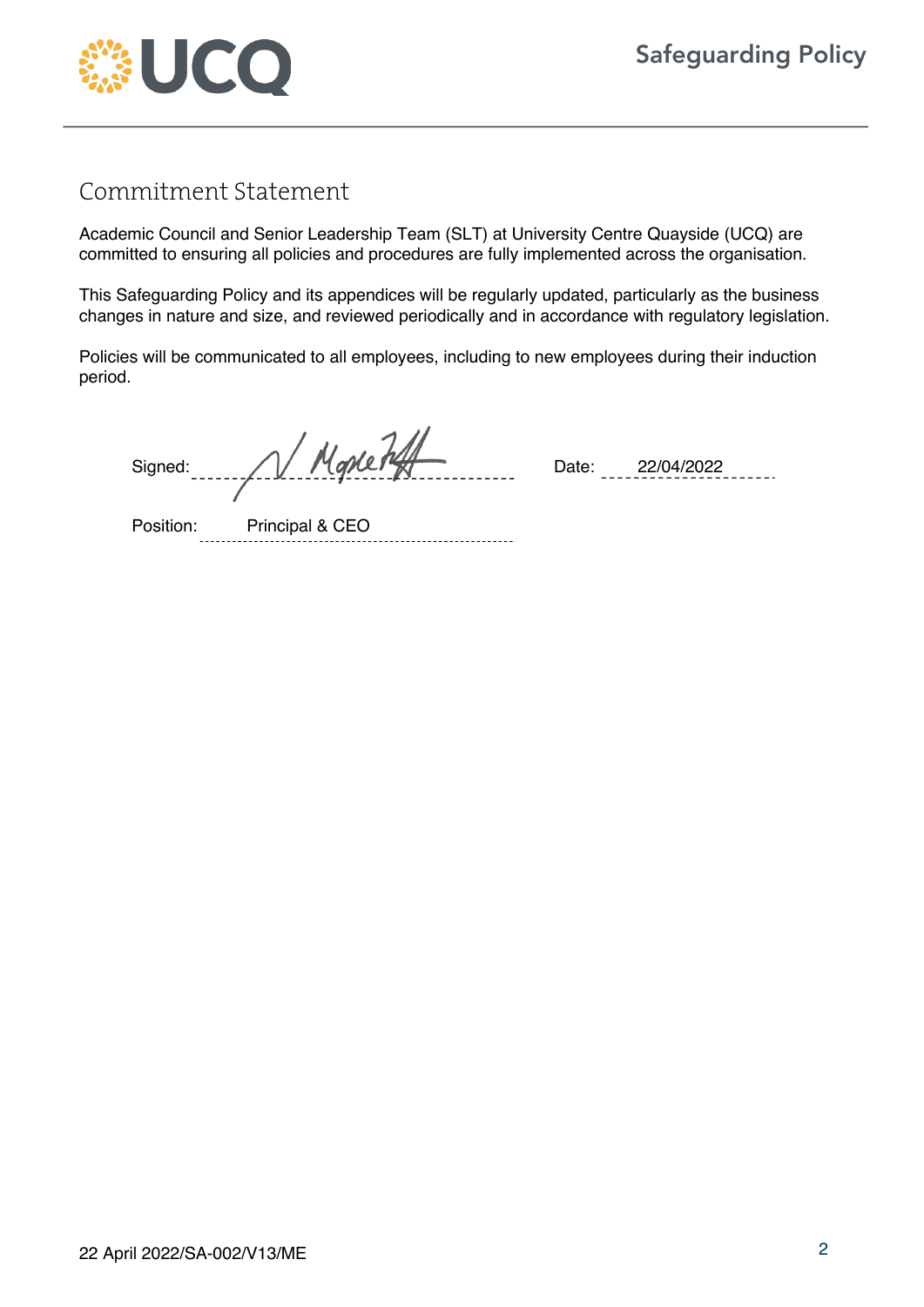

# Table of Contents

| 3. |  |
|----|--|
|    |  |
|    |  |
|    |  |
|    |  |
| 8. |  |
| 9. |  |
|    |  |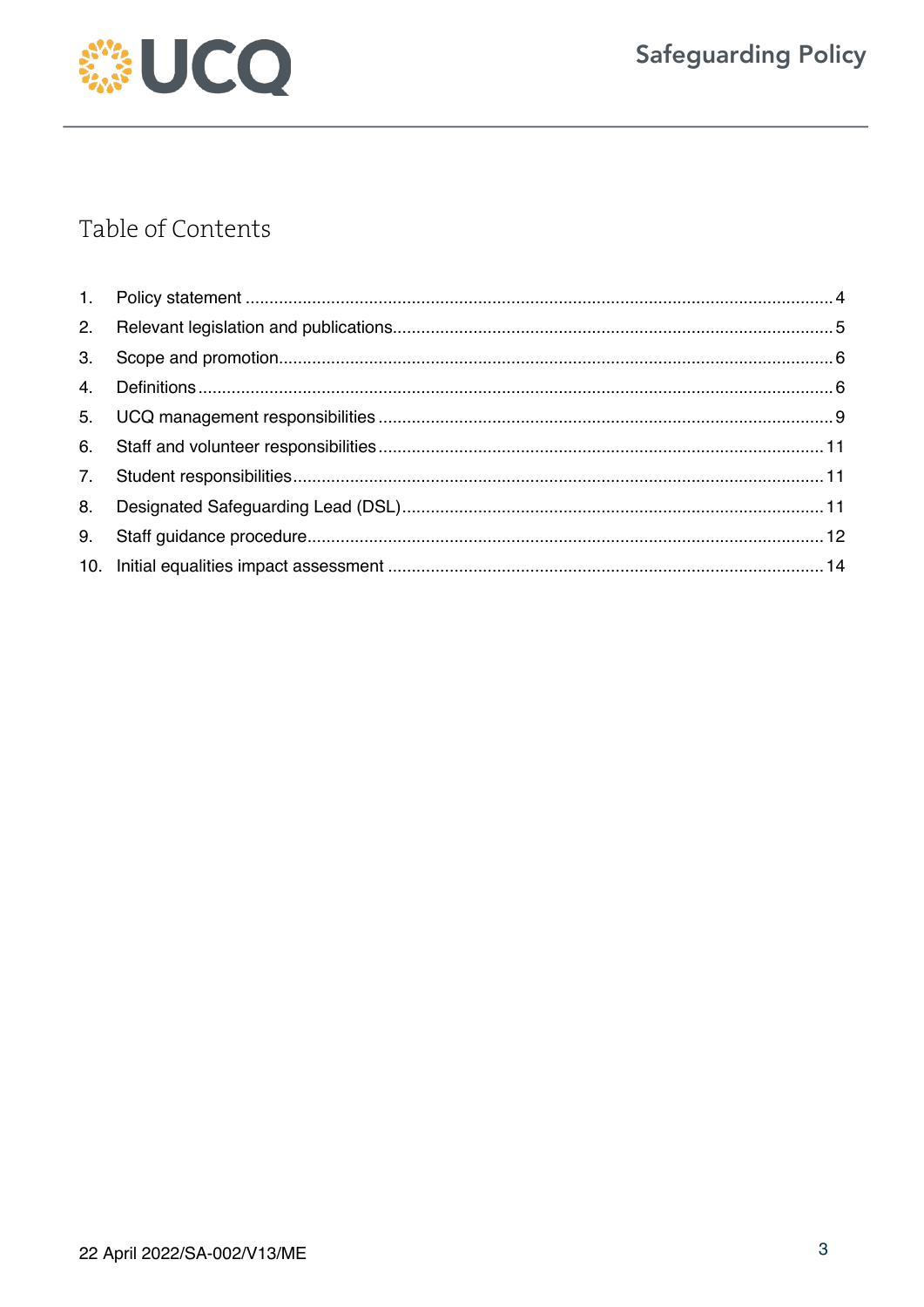

#### 1. Policy statement

- 1.1 University Centre Quayside (UCQ) fully recognise their responsibilities to safeguard and promote the welfare of children and vulnerable adults, including the responsibilities their Academic Council, staff and volunteers have in regard to the protection of children and vulnerable adults from abuse; and to have due regard to the need to prevent people from being drawn into terrorism.
- 1.2 Safeguarding is defined for the purposes of this guidance as: protecting people from maltreatment, preventing impairment of students' health or development, ensuring that students are engaging in circumstances consistent with the provision of safe and effective care and undertaking that role so as to enable those people to have optimum life chances and enter or continue through adulthood successfully.
- 1.3 To demonstrate this commitment, UCQ makes the following statements of intent:
	- 1.3.1 UCQ are committed to Safeguarding and promoting the welfare of children and vulnerable adults and expect all students and all staff (including agency, associate and hourly paid staff), irrespective of anyone's position or role within UCQ, to share this commitment
	- 1.3.2 UCQ believe that everyone (especially children and vulnerable adults) should be, and feel, safe; and we want everyone who attends or has contact with UCQ to enjoy what UCQ has to offer in safety
	- 1.3.3 UCQ want to make sure that our students know this and are empowered to tell us if they have suffered, or are suffering, from harm or abuse; or if they feel at risk of being drawn into terrorism or extremism
	- 1.3.4 UCQ want organisations who work with, or commission work from UCQ, to have confidence and recognise that we are a safe organisation
	- 1.3.5 UCQ want all students studying with us to see themselves as a valued part of the UCQ community and to understand how this community operates within the wider UK community, including the importance of promoting, and abiding by, the British values of:

| Democracy:          | your vote and voice counts; you can make a difference                          |
|---------------------|--------------------------------------------------------------------------------|
| The rule of law:    | laws apply to everyone                                                         |
| Individual liberty: | you are entitled to your view and to your freedom of expression<br>and thought |

#### **Mutual respect and tolerance for those with different faiths and beliefs**

1.4 This Safeguarding Policy and all UCQ Safeguarding appendices apply to all students and all staff (including agency, visiting, associates and hourly paid staff) irrespective of anyone's position or role within UCQ, together with the Academic Council and any workers who are at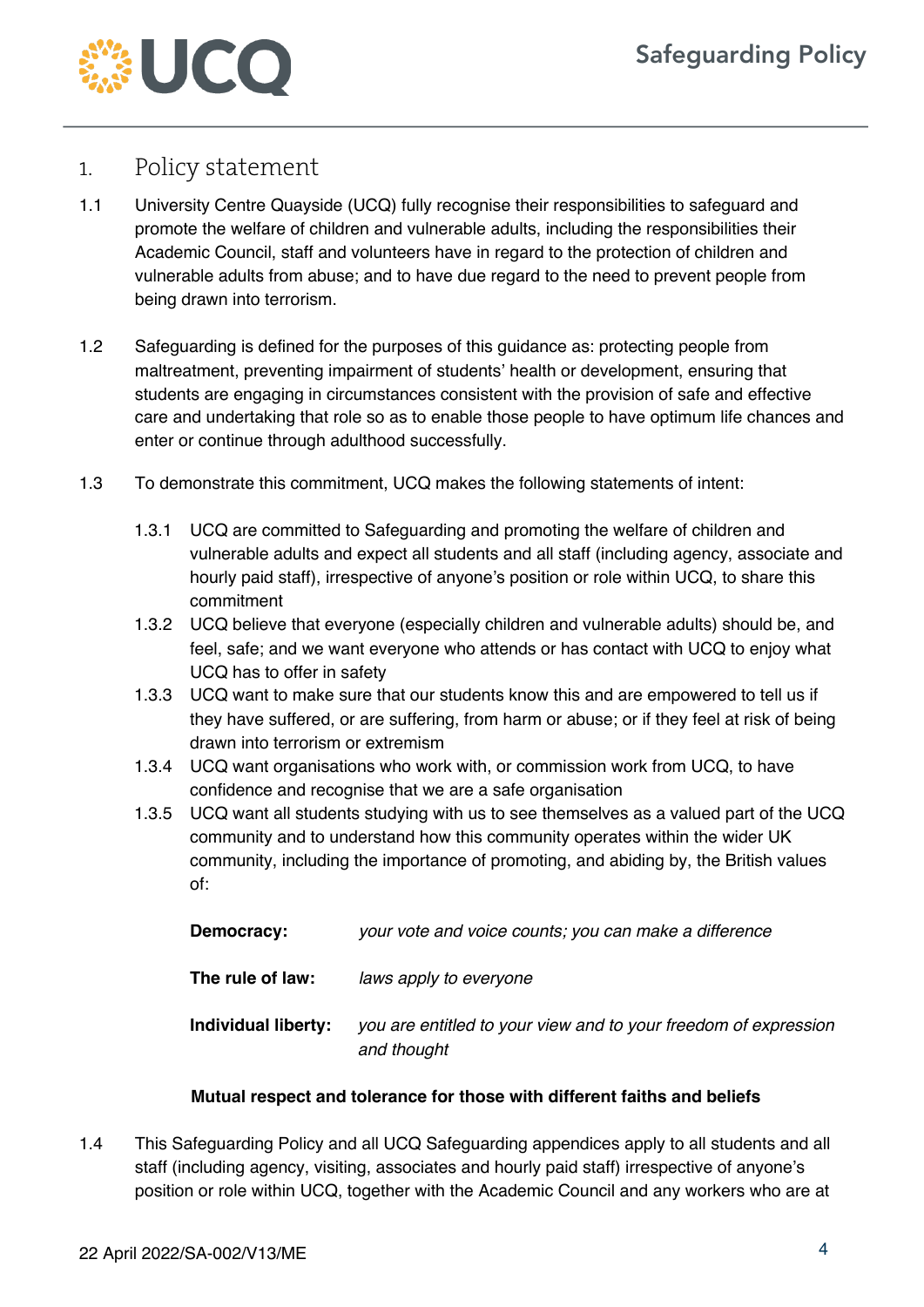

UCQ on a voluntary/placement/other professional basis and any other users of UCQ premises. UCQ subcontractors must have their own policies in place that fully meet statutory requirements and their duty of care to children and vulnerable adults. Safeguarding and Prevent policies, procedures, training and support can be found at https://ucq.ac.uk/safeguarding-and-prevent/

Appendices relating to this policy include:

- SA-002 Appendix A Safeguarding Risk Assessment Panel
- SA-002 Appendix B Staff Code of Conduct
- SA-002 Appendix C Arrangements for Staff Safeguarding Training
- SA-002 Appendix D Prevent
- SA-002 Appendix E Channel Process
- SA-002 Appendix F Safe Place to Work and Study
- SA-002 Appendix G Safer Recruitment Policy
- SA-002 Appendix H Allegations and Whistleblowing
- SA-002 Appendix I DBS and Barred List Checks
- SA-002 Appendix J Children and Adults Missing from Education
- SA-002 Appendix K Peer on Peer Abuse (including Bullying)
- 1.5 UCQ will maintain an effective Safeguarding Policy, which brings together all aspects of Safeguarding and includes UCQ's Prevent duty. The policy, and all appendices, will be updated at least annually, or in line with changes in legislation and guidance, to make sure it is current and effective. The policy and all appendices are available on the UCQ website.
- 1.6 UCQ has software and systems in place to monitor and record IT and internet usage. UCQ IT facilities and networks are safe and secure, with up-to-date security measures in place. The necessary filters are in place to prevent staff and students from accessing extremist and inappropriate materials on UCQ networks. UCQ sets out to educate staff and students regarding the risks and ensure that all are aware of safe online behaviour. This is covered in full in SA-014 Safe Use of IT Policy.

### 2. Relevant legislation and publications

- 2.1 This policy is designed to provide guidance for members of staff in dealing with suspicions of and incidents of abuse. It affirms UCQ's commitment to the current and any subsequent legislation associated with Safeguarding. This policy takes into account, amongst others, the following publications:
	- 2.1.1 Apprenticeships, Skills, Children and Learning Act 2009
	- 2.1.2 Care Act 2014
	- 2.1.3 Care Standards Act 2000
	- 2.1.4 Childcare Act 2006
	- 2.1.5 DFE Guidance Preventing and tackling bullying (July 2017)
	- 2.1.6 Domestic Violence Crime and Victims Act 2004
	- 2.1.7 Education Act 2002 Section 175
	- 2.1.8 Equality Act 2010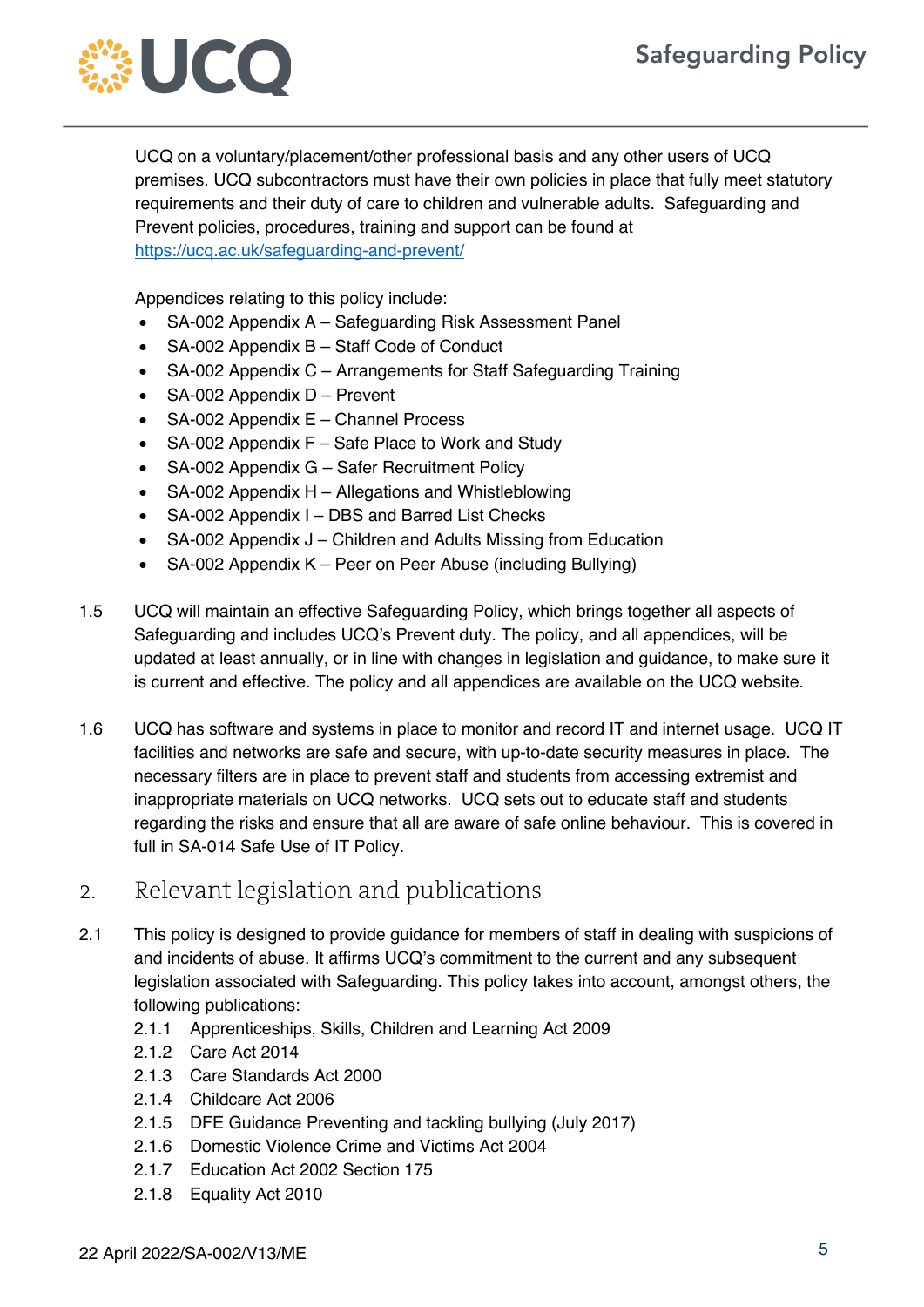

- 2.1.9 ESFA Funding Guidance
- 2.1.10 Every Child Matters 2003 and Children Act 2004
- 2.1.11 Freedom of Information Act 2000
- 2.1.12 General Data Protection Regulations 2018
- 2.1.13 Health and Social Care Act 2012
- 2.1.14 Human Rights Act 1998
- 2.1.15 Keeping Children Safe in Education [KCSIE] (DFE September 2016) and subsequent September 2021 update
- 2.1.16 Mental Capacity Act 2005, 2007
- 2.1.17 National Framework for the Assessment of Children and Families (2000)
- 2.1.18 Prevent Duty (Counter-Terrorism and Security Act 2015)
- 2.1.19 Prevent duty guidance: for higher education institutions in England and Wales
- 2.1.20 Safeguarding Vulnerable Groups Act 2006
- 2.1.21 Safer Working Practice Guidance for Adults working with Children and Young People (2019)
- 2.1.22 Sexual Offences Act 2003
- 2.1.23 The Protection of Vulnerable Adults Scheme (2006)
- 2.1.24 Working Together to Safeguarding Children (DFE 2018)

#### 3. Scope and promotion

- 3.1 All students, staff, visitors, directors, associates, carers and volunteers will be covered by this policy.
- 3.2 A copy of this Safeguarding Policy is made available to all those who fall under the scope of this policy. The Policy and appendices can also be accessed on the UCQ website.

#### 4. Definitions

- **4.1 Abuse and neglect**  forms of maltreatment. Somebody may abuse or neglect by inflicting harm, or by failing to act to prevent harm. Individuals may be abused in a family or in an institutional or community setting, by those known to them, or, more rarely, by a stranger (e.g. via the internet). They may be abused by an adult or adults, or another child or children.
- **4.2 Child and Vulnerable Adult Protection** A central part of Safeguarding. It is the process of protecting specific children or vulnerable adults identified as suffering, or at risk of suffering, significant harm as a result of abuse or neglect.
- **4.3 Children -** those under the age of eighteen.
- **4.4 Discriminatory Abuse**  exists when values, beliefs or culture result in a misuse of power that denies opportunity to some groups or individuals. This can be because of age, sex, religion or belief, disability/ability, pregnancy or maternity, sexual orientation, gender (including gender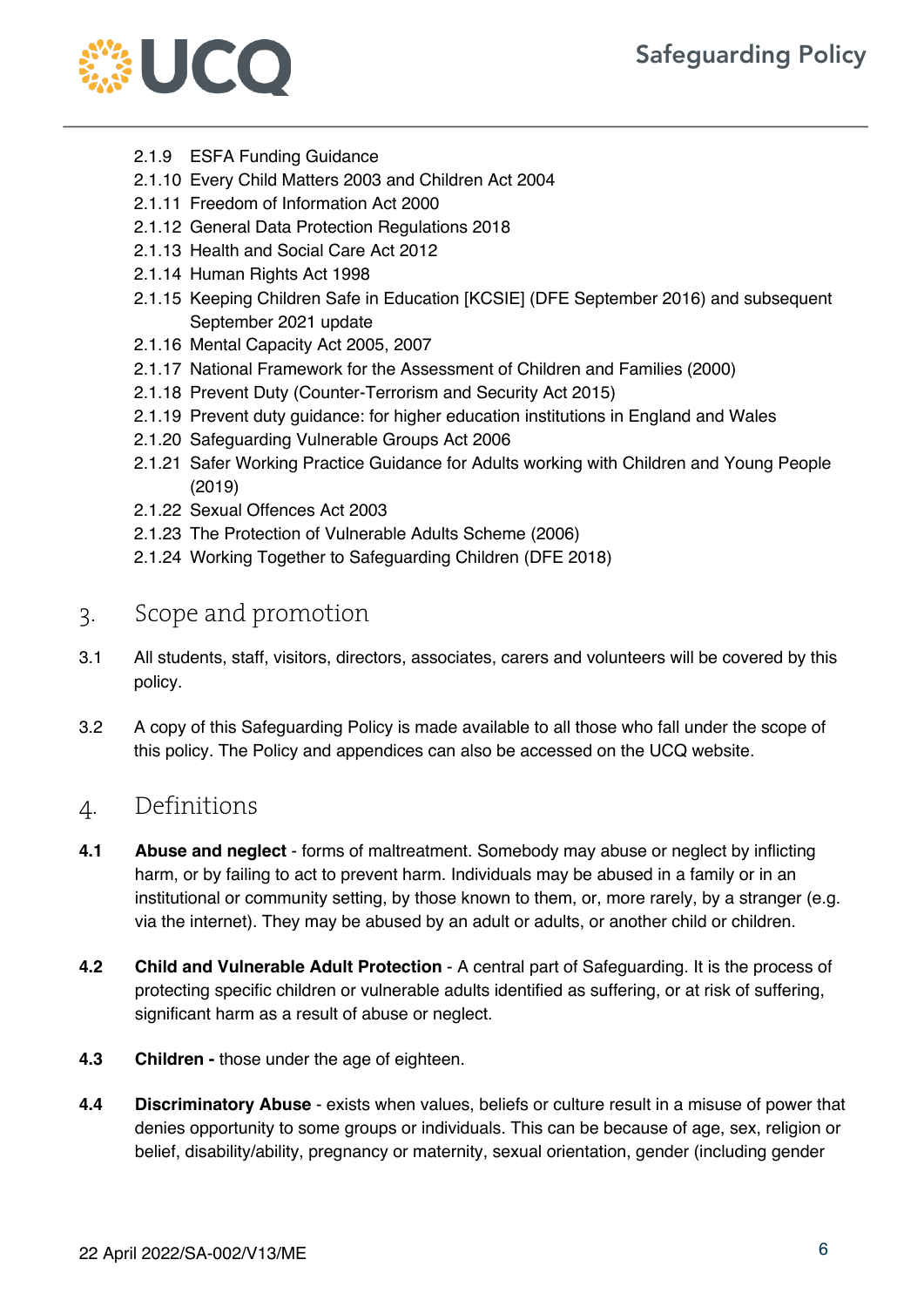

reassignment). This includes abuse that is racist, sexist, homophobic, or is based on age or disability or any forms of harassment.

- **4.5 Duty of Care** the duty which rests upon an individual or organisation to ensure that all reasonable steps are taken to ensure the safety of a child or vulnerable adult involved in any activity or interaction for which that individual or organisation is responsible. Any person in charge of, or working with children or vulnerable adults, in any capacity is considered both legally and morally, to owe them a duty of care.
- **4.6 Emotional abuse**  the persistent emotional maltreatment of an individual such as to cause severe and persistent adverse effects on their emotional development. It may involve conveying to an individual that they are worthless or unloved, inadequate, or valued only in so far as they meet the needs of another person. It may include not giving the opportunities to express their views, deliberately silencing them or 'making fun' of what they say or how they communicate. It may feature age or developmentally inappropriate expectations being imposed on an individual. These may include interactions that are beyond the individual's development capability, as well as overprotection and limitation of exploration and learning, or preventing the participating in normal social interaction. It may involve seeing or hearing the ill-treatment of another. It may involve serious bullying (including cyber bullying), causing an individual frequently to feel frightened or in danger, or the exploitation or corruption of an individual. Some level of emotional abuse is involved in an all types of maltreatment of an individual, though it may occur alone.
- **4.7 Extremism**  Vocal or active opposition to the British values of democracy, the rule of law, individual liberty and mutual respect and tolerance of different faiths and beliefs.
- **4.8 Female Genital Mutilation (FGM) -** sometimes referred to as female circumcision, refers to procedures that intentionally alter or cause injury to the female genital organs for non-medical reasons. The practice is illegal in the UK. The girls may be taken to their countries of origin so that FGM can be carried out during the summer holidays, allowing them time to "heal" before they return to school. There are also worries that some girls may have FGM performed in the UK.
- **4.9 Financial Abuse**  relates to the unauthorised and improper use of funds, money or resources belonging to the individual.
- **4.10 Forced marriage and honour based violence** a forced marriage is a marriage conducted without the valid consent of one or both parties and where duress is a factor. Honour based violence refers to a crime or incident which has or may have been committed to protect or defend the 'honour' of the family and/or community. In these circumstances, swift action and immediate contact with the Forced Marriage Unit or the police is required. It is essential that confidentiality is maintained (i.e. no contact made with the student's family) as this could further endanger the student.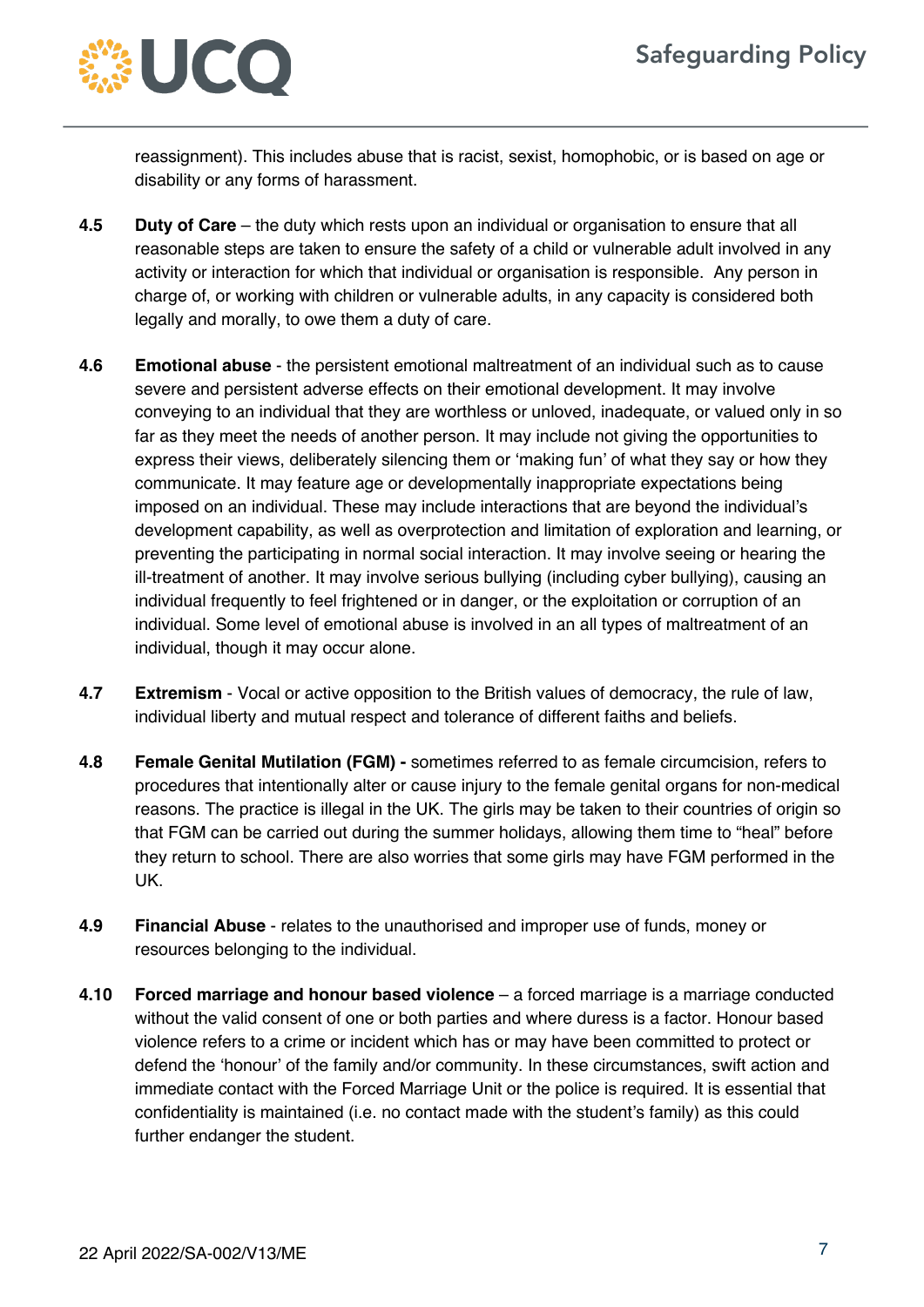

- **4.11 Institutional Abuse**  includes the practice of an abusive regime or culture which destroys the dignity and respect to which every person is entitled. It is the mistreatment of people brought about by poor or inadequate care or support, and poor practice that affects the whole setting. It occurs when the individual's wishes and needs are sacrificed for the smooth running of a group, service or organisation.
- **4.12 Missing & Sexually Exploited and Trafficked (MSET) -** involves exploitative situations, contexts and relationships where young people (or a third person or persons) receive 'something' (e.g. food, accommodation, drugs, alcohol, cigarettes, affection, gifts, money) as a result of them performing, and/or another or others performing on them, sexual activities. Sexually exploitation is often linked to periods of going missing from home or education and in some cases individuals may be trafficked. Child sexual exploitation can occur through the use of technology without the child's or young person's immediate recognition; for example, being persuaded to post sexual images on the Internet/mobile phones without immediate payment or gain.

In all cases, those exploiting the child/young person have power over them by virtue of their age, gender, intellect, physical strength and/or economic or other resources

Violence, coercion and intimidation are common during involvement in exploitative relationships that are characterised by the child or young person's limited availability of choice, resulting from their social/economic and/or emotional vulnerability.

**4.13 Neglect** - the persistent failure to meet a child, young person or vulnerable adult's basic physical and/or psychological need, likely to result in the serious impairment of their health or development. Neglect may occur during pregnancy as a result of material substance abuse.

Neglect may involve a parent or carer failing to:

- 4.13.1 provide adequate food, clothing and shelter (including exclusion from home or abandonment); or
- 4.13.2 protect an individual from physical and emotional harm or danger; or
- 4.13.3 ensure adequate supervision (including the use of inadequate care-givers); or
- 4.13.4 ensure access to appropriate medical care or treatment.
- 4.13.5 be responsive to basic emotional needs.
- **4.14 Physical abuse**  may involve hitting, shaking, throwing, poisoning, burning or scalding, drowning, suffocating, or otherwise causing physical harm to an individual. Physical harm may also be caused when a parent or carer fabricates the symptoms of, or deliberately induces, illness in an individual. For vulnerable adults this may also include inappropriate restraint or sanction or the misuse of medication.
- **4.15 Psychological Abuse**  includes emotional abuse, threats of harm or abandonment, deprivation of contact, harassment, isolation and or withdrawal of services or supportive networks.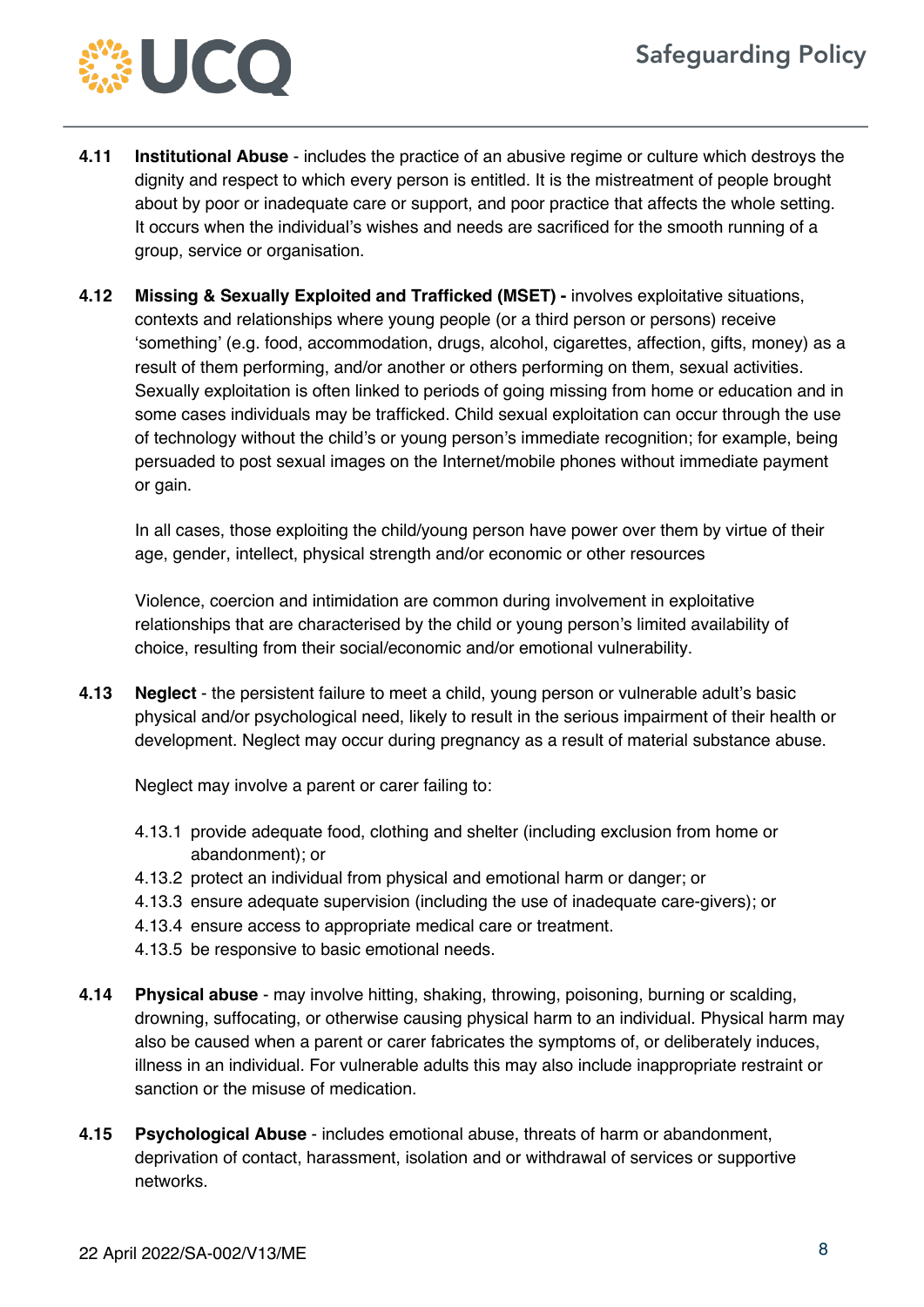

- **4.16 Radicalisation** The process by which a person comes to support terrorism and forms of extremism.
- **4.17 Sexual abuse**  involves forcing or enticing a child or vulnerable adult to take part in sexual activities, not necessarily involving a high level of violence, whether or not the individual is aware of what is happening. The activities may involve physical contact, including assault by penetration (for example, rape or oral sex) or non-penetrative acts such as masturbation, kissing, rubbing and touching outside of clothing. They may also include non-contact activities, such as involving an individual in looking at, or in the production of, sexual images, watching sexual activities, encouraging an individual to behave in sexually inappropriate ways, or grooming a child in preparation for abuse (including via the internet). Sexual abuse is not solely perpetrated by adult males. Women can also commit acts of sexual abuse, as can children.
- **4.18 Significant Harm** The Children Act 1989 introduced the concept of significant harm as the threshold that justifies compulsory intervention in family life. The local authority has a duty to make enquiries or cause enquiries to be made if a child or vulnerable adult is judged to be at risk of suffering significant harm
- **4.19 Vulnerable Adult or Adult at Risk** for the purpose of Safeguarding and UCQ's duty of care, a vulnerable adult is defined as any adult considered to be at risk.
- **4.20 Whistleblowing**  Whistleblowing is the term used when someone who works in, or for an organisation, and wishes to raise concerns about malpractice, wrongdoing, illegality or risk in the organisation (e.g. neglect of Safeguarding responsibilities) and/or the cover up of any of these.

### 5. UCQ management responsibilities

- 5.1 It is the responsibility of the Academic Council and senior management to:
	- 5.1.1 Ensure a named senior manager has strategic responsibility for Safeguarding
	- 5.1.2 Ensure that this Safeguarding Policy is adhered to within UCQ
	- 5.1.3 Establish, maintain and regularly review the Safeguarding Policy
	- 5.1.4 Establish and maintain an ethos where students feel secure and are encouraged to talk, and are listened to
	- 5.1.5 Ensure students know that there are staff whom they can approach if they are worried or in difficulty
	- 5.1.6 Provide support opportunities for students to develop the skills they need to stay safe from abuse and to know whom to turn to for help
	- 5.1.7 Provide adequate training to staff in relation to the protection of students
	- 5.1.8 Provide a safe, secure and comfortable environment to study, socialise, live and thrive
	- 5.1.9 Follow the locally agreed multi-agency procedures set out for each UCQ partner with whom UCQ contract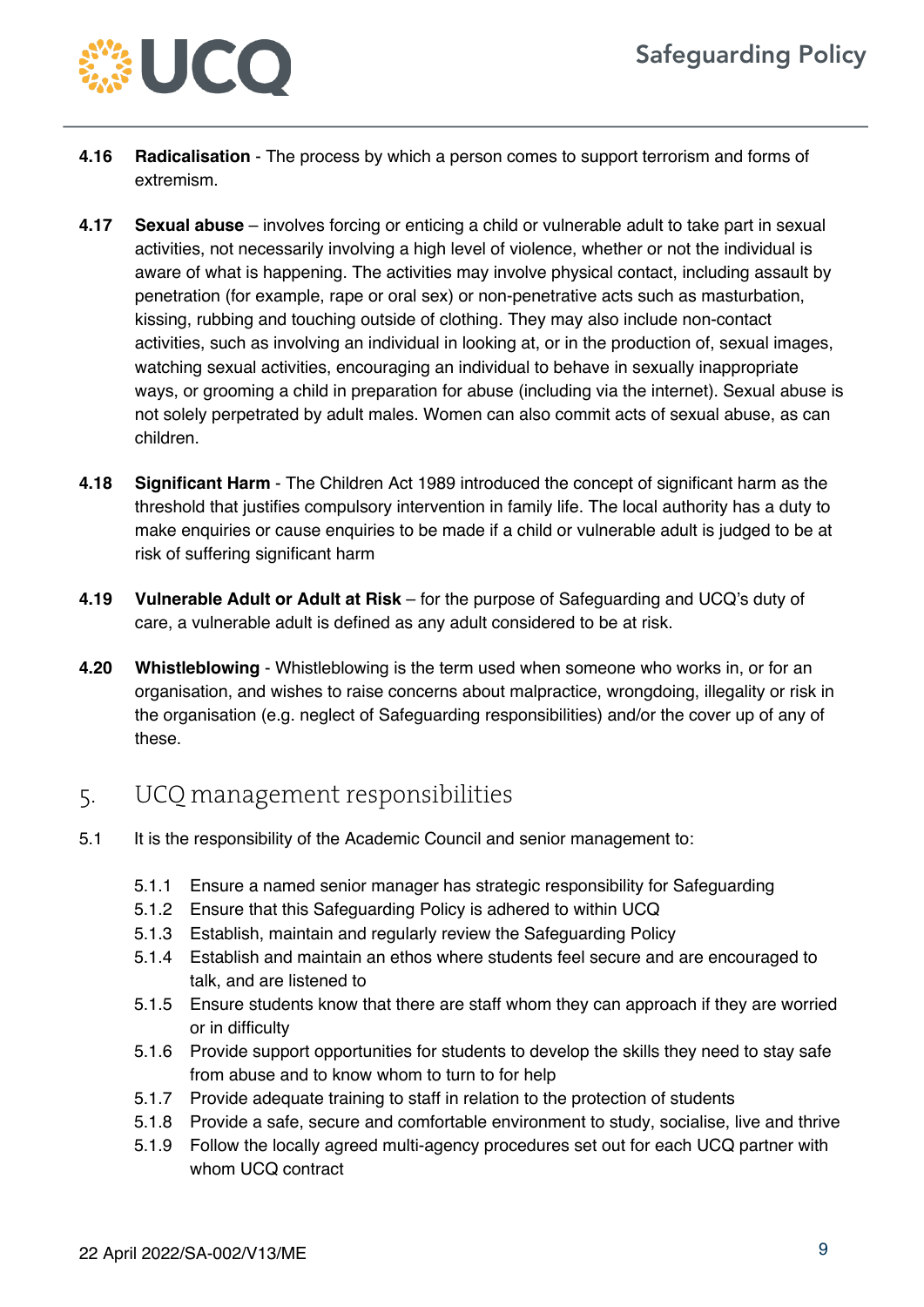

- 5.1.10 Ensure there is a designated member of staff on site that has undertaken appropriate safeguarding training
- 5.1.11 Recognise the importance of the role of the designated members of staff and arrange support and update training annually
- 5.1.12 Ensure that every member of staff knows the name of the Designated Safeguarding Lead (DSL) and their role
- 5.1.13 Ensure that every member of staff knows where UCQ's Safeguarding Policy is located
- 5.1.14 Ensure that every member of staff knows that they have an individual responsibility for Safeguarding student concerns using the proper channels and within the timescales set out in the locally agreed multi-agency procedures
- 5.1.15 Provide training for all staff from the point of their induction, to be updated annually at a minimum, so that they know:
	- Their personal responsibility
	- This Safeguarding Policy and procedures that must be implemented in response to a safeguarding concern or incident
	- The need to be vigilant in identifying cases of abuse, neglect or other Safeguarding concerns
	- How to support and to respond to a student who tells of abuse, neglect or other safeguarding concern
- 5.1.16 Ensure that staff refer Safeguarding issues to the Designated Safeguarding Lead within appropriate timescales
- 5.1.17 Ensure that all staff and volunteers recognise their duty and feel able to raise concerns about poor or unsafe practice in regard to students and that such concerns are addressed sensitively and effectively in a timely manner
- 5.1.18 Operate safer recruitment practices including ensuring Disclosure and Barring Service (DBS) (Appendix I) and reference checks are undertaken, prior to employment, in line with the Safer Recruitment Policy (Appendix H)
- 5.1.19 Identify at the recruitment stage the level of DBS disclosure for each of its posts. An acceptable DBS will be a condition of employment.
- 5.1.20 Contact partners (as appropriate) in the event of an allegation being made against a member of staff
- 5.1.21 Ensure that any disciplinary proceedings against staff relating to Safeguarding matters are concluded in full even when the member of staff is no longer employed at the company and that notification of any concerns is made to the relevant authorities and professional bodies and included in references where applicable
- 5.1.22 Ensure that all staff, volunteers and agency workers are aware of the need for maintaining appropriate and professional boundaries in their relationships with students, parents, guardians and carers
- 5.1.23 Ensure all staff are trained in Channel and Prevent, both within 4 weeks of commencing employment and then annually (Appendices D and E)
- 5.1.24 Work in full accordance with all funding and regulatory body requirements in reporting serious incidents.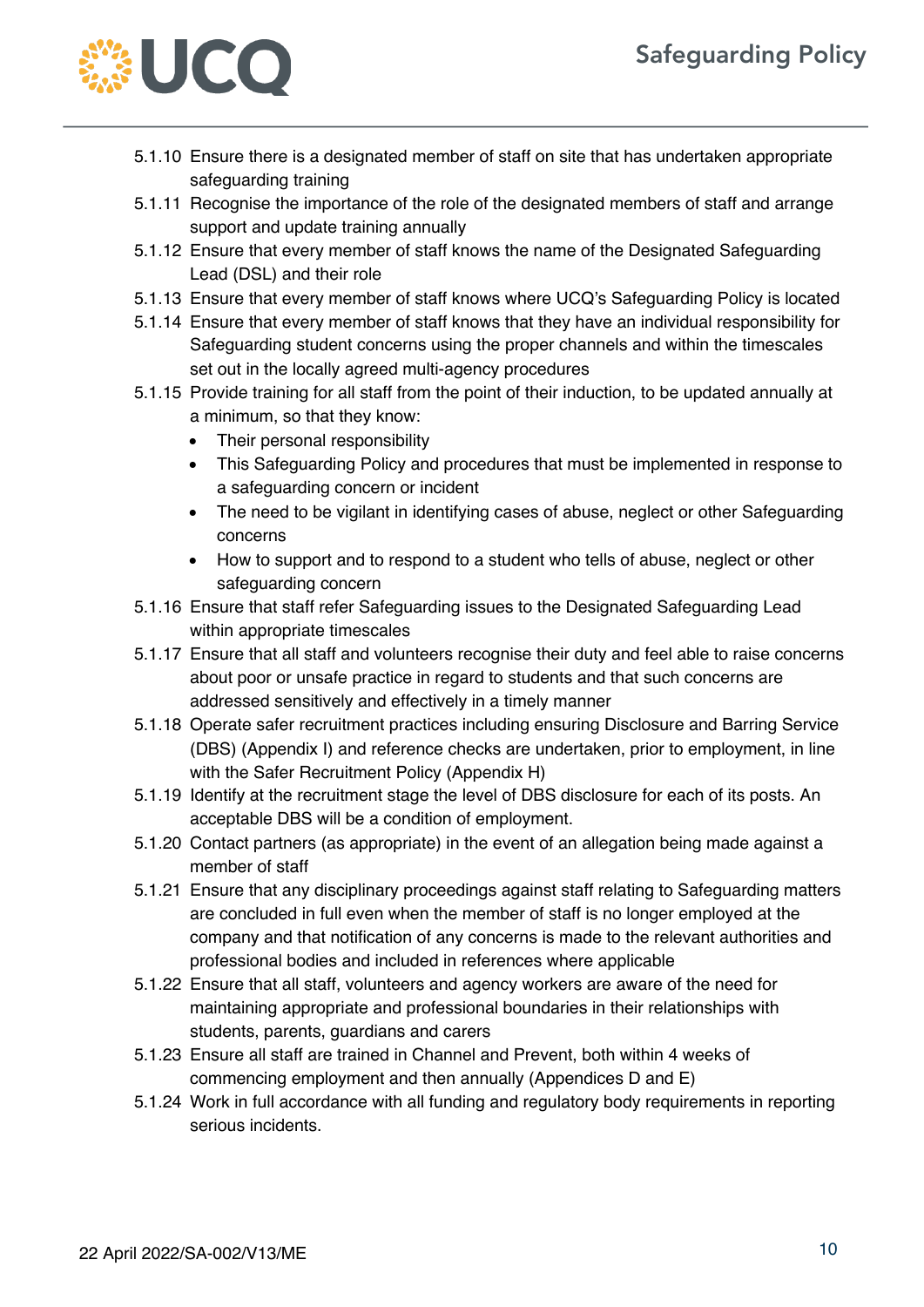

## 6. Staff and volunteer responsibilities

- 6.1 It is the responsibility of all members of academic and administrative staff (including volunteers) to:
	- 6.1.1 Understand and implement UCQ's Safeguarding Policy
	- 6.1.2 Undertake all mandatory training, including Safeguarding, Channel and Prevent
	- 6.1.3 Record and report concerns under this policy using the specified procedure and channels for reporting
	- 6.1.4 Provide a safe, secure and supportive environment for all students, young people and vulnerable adults
	- 6.1.5 Listen to young people and vulnerable adults and respond in an appropriate way
	- 6.1.6 Protect young people and vulnerable adults from abuse
	- 6.1.7 Ensure records of incidents/concerns are made as soon as practicable, are delivered securely to the DSL, who will take necessary further action and retain all records in a secure and locked location

## 7. Student responsibilities

- 7.1 It is the responsibility of all UCQ students to:
	- 7.1.1 Show respect to UCQ staff, fellow students, UCQ property and the environment
	- 7.1.2 Take a positive and proactive role within UCQ and online to keep themselves and others safe
	- 7.1.3 Follow the reasonable instructions of UCQ staff and others involved in their learning
	- 7.1.4 Report any incidents of concern
	- 7.1.5 Be aware of this Safeguarding Policy and their responsibilities
- 8. Designated Safeguarding Lead (DSL)
- 8.1 The Designated Safeguarding Lead shall work with partner agencies including UCQ partners, Universities, the Channel Police Practitioner (CPP) and the Regional Prevent Coordinator to ensure that information is shared, and referrals are made as appropriate. The DSL is also responsible for ensuring:
	- 8.1.1 The referral of cases of Safeguarding concerns to the relevant investigating agencies within acceptable and appropriate timeframes
	- 8.1.2 Acting as a source of support and expertise within UCQ regarding all Safeguarding matters, including Channel and Prevent
	- 8.1.3 Undertaking relevant DSL training regularly
	- 8.1.4 Ensuring academic and administrative staff have access to this Safeguarding Policy and any additional help and resources.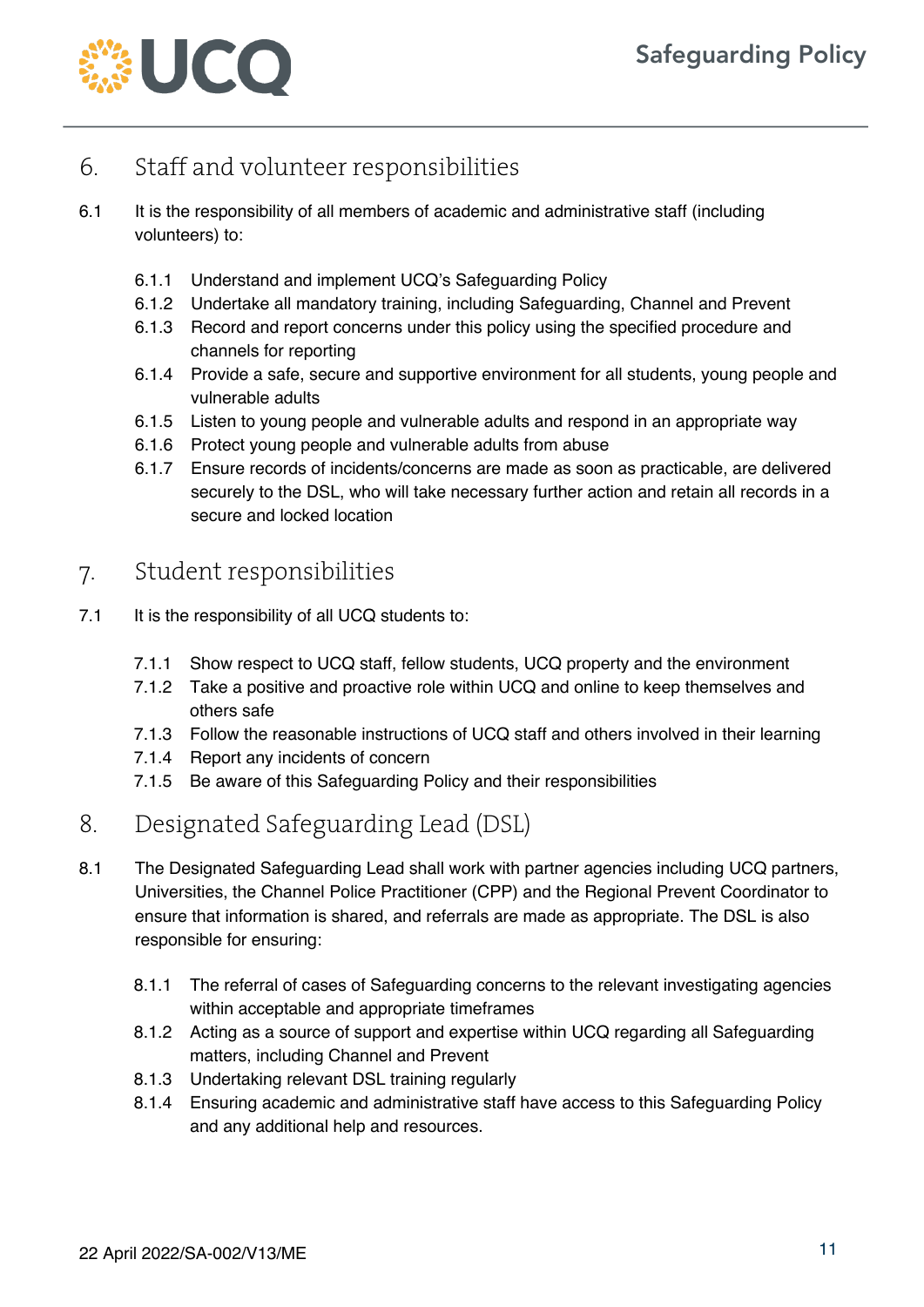

#### **8.2 Key UCQ Safeguarding contacts:**

#### **To report a safeguarding concern please contact one of our designated safeguarding leads.**

| <b>Responsibility</b>              | <b>Name</b>             | <b>Telephone</b> | <b>Email</b>               |
|------------------------------------|-------------------------|------------------|----------------------------|
| Principal & CEO                    | Nick Mapletoft          | 0191 275 5015    | nick.mapletoft@ucq.ac.uk   |
| <b>Strategic Safeguarding Lead</b> | <b>Michelle Elliott</b> | 07759 561 342    | michelle.elliott@ucq.ac.uk |
|                                    |                         | 0191 275 5015    |                            |
| Designated Safeguarding Lead       | <b>Kelly Pattison</b>   | 0191 275 5015    | kelly.pattison@ucq.ac.uk   |
| Designated Safeguarding Lead       | <b>Ben Devine</b>       | 07366 564 165    | ben.devine@ucq.ac.uk       |
| (Stockton)                         |                         |                  |                            |

#### **8.3 Child Sexual Exploitation (CSE) contacts:**

| <b>Responsibility</b>              | Name                    | <b>Telephone</b> | <b>Email</b>               |
|------------------------------------|-------------------------|------------------|----------------------------|
| <b>Strategic Safeguarding Lead</b> | <b>Michelle Elliott</b> | 07759561342      | michelle.elliott@ucq.ac.uk |
| Support, information and advice    | <b>NSPCC</b>            | 0808 800 5000    | help@nspcc.org.uk          |
| <b>Emergency services</b>          | Police                  | 999/101          | N/A                        |

### 9. Staff guidance procedure

- 9.1 Should a person falling under the scope of this policy identify or suspect any Safeguarding concern, or witness, or be informed of a Safeguarding incident, they should do the following:
	- 9.1.1 Remain calm, listen carefully and allow the person to speak without interruption
	- 9.1.2 Do not make suggestions or lead the person in any way. Give them plenty of time to talk.
	- 9.1.3 Be honest and explain that you are unable to keep the information they have told you a secret but reassure them that you will only tell the appropriate person(s)
	- 9.1.4 Write down what they say as soon as possible; and record the date and the precise time of day you were told; and the date and precise time you wrote it down
	- 9.1.5 Contact the Safeguarding Designated Lead immediately
	- 9.1.6 If the DSL is not immediately available contact the Deputy DSL or the Strategic Safeguarding Lead
	- 9.1.7 Complete a Safeguarding Concern Form as soon as you can. Give it, and any other notes you made, in a sealed envelope marked "confidential" to the DSL. Do not keep any copies.
	- 9.1.8 If physical injury has occurred request a First Aider from the venue.
	- 9.1.9 If necessary, contact NHS for medical support:
		- Tel: 111 NHS Helpline for non-medical emergencies
		- Tel: 999 Emergency Services for medical emergencies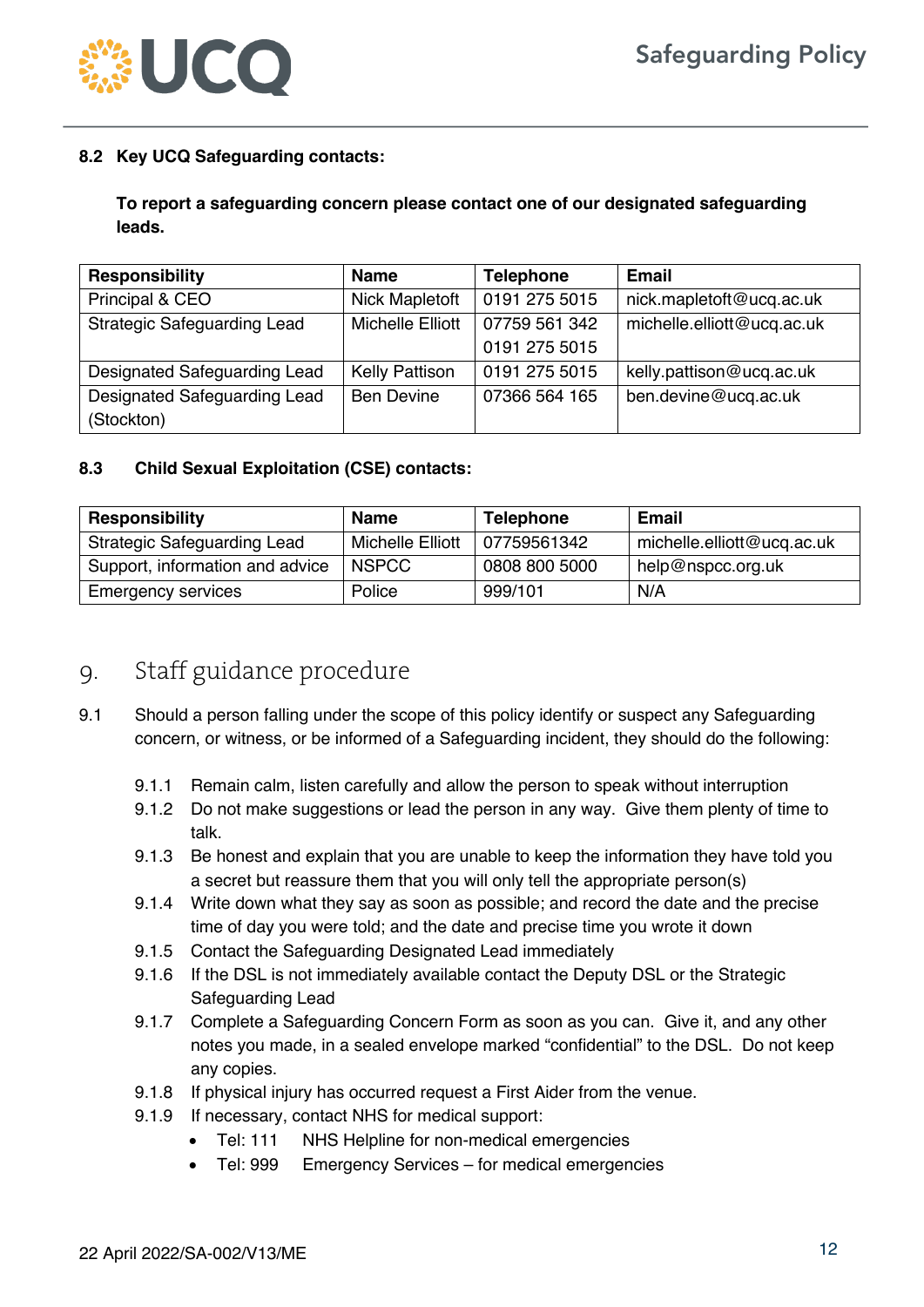

- 9.1.10 Do not contact parents, guardians etc. This is very important to avoid the potential for warning people who may be involved in the allegations, or who may take action if aware an allegation has been made (e.g. further abuse or making immediate arrangements for someone to leave the country for a forced marriage).
- 9.1.11 A safeguarding concern or disclosure may also be made by a third person, for example, a concerned associate, tutor or member of the public; this could include via non-verbal communication, including email. Where a member of staff receives this disclosure, this must be passed immediately to the designated safeguarding lead. A third person may make a disclosure directly by contacting a designated safeguarding lead directly. See section 8.2 for contact details.
- 9.1.12 If you become aware of a Safeguarding concern outside of normal opening hours, take all reasonable steps yourself to protect a child or vulnerable adult from an immediate threat (e.g. contact Social Services, the Emergency Duty Team or the Police for advice). In the first instance call a DSL using the contact details in 8.4.

If the DSL is unavailable, refer to the directory (SA-008) and contact appropriate agencies in your delivery location. Note: Each local authority has different contact numbers.

If you are unable to contact any of the agencies contact the Police on **999** (if there is an emergency) or **101** (if there is no immediate risk) and inform them you have a Safeguarding issue and are unable to contact the authority agencies.

- 9.1.13 If the student is undertaking learning through a UCQ partner contract, the UCQ DSL will contact the appropriate UCQ Safeguarding personnel to update them, within one working day of receiving the concern
- 9.2 Where the issue is urgent and there is concern that there may be serious or significant risk to an individual, it should be noted that anyone coming across the issue is able to make a referral to the relevant social services team. Where an issue is discussed with a DSL who does not feel it warrants a referral but the person reporting it disagrees, the latter may still refer the matter to the relevant social services team (or other appropriate body e.g. the Police) without prejudice.

**Note:** It is possible to request a formal pre-referral consultation and seek advice from a Safeguarding worker where specialist advice and support is required.

9.3 For concerns relating to radicalisation or extremism the DSL will follow the Channel Process (Appendix E) and contact the relevant local team e.g. North East Counter Terrorism Unit (0800 789 321) should an appropriate cause for concern be identified.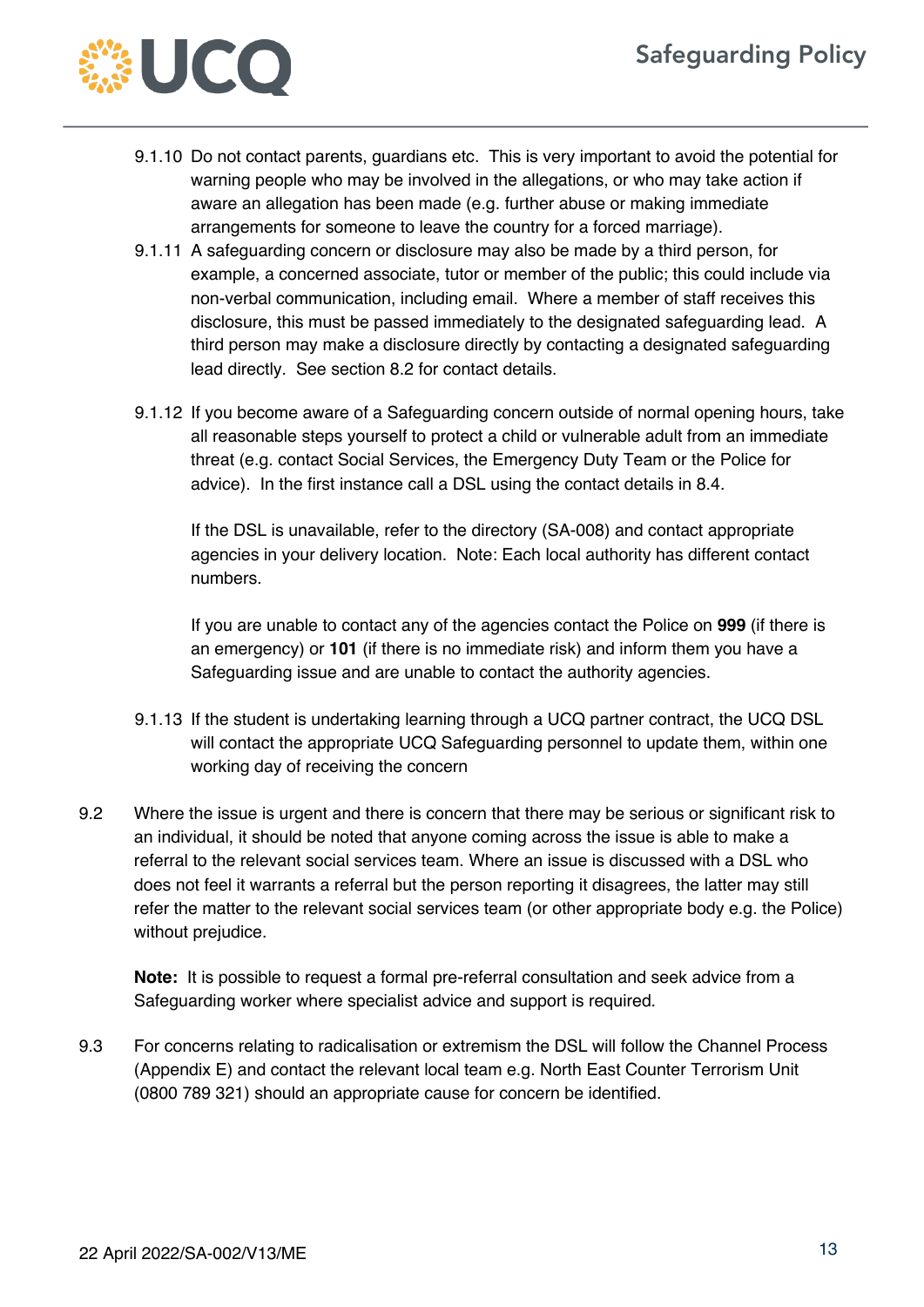

# 10. Initial equalities impact assessment

| Department:<br>All                                                                  | <b>Completed by:</b>            | Tara Henderson, Head of Policy & Governance                                |                                                                      | 08/03/2021 | Date of initial assessment:                                                 |
|-------------------------------------------------------------------------------------|---------------------------------|----------------------------------------------------------------------------|----------------------------------------------------------------------|------------|-----------------------------------------------------------------------------|
| Area to be assessed:                                                                |                                 |                                                                            | SA-002 Safeguarding Policy                                           |            |                                                                             |
| <b>Existing or new policy/procedure:</b>                                            |                                 | Existing                                                                   |                                                                      |            |                                                                             |
| What evidence has been used to inform the assessment and policy? (please list only) |                                 |                                                                            |                                                                      |            |                                                                             |
| <b>External guidance and requirements:</b>                                          |                                 |                                                                            |                                                                      |            |                                                                             |
| All legislation and publications identified in section 2 of this policy<br>➤        |                                 |                                                                            |                                                                      |            |                                                                             |
| Internal guidance and requirements:<br>➤                                            |                                 |                                                                            |                                                                      |            |                                                                             |
| Consultation with Strategic Safeguarding Lead<br>➤                                  |                                 |                                                                            |                                                                      |            |                                                                             |
|                                                                                     |                                 |                                                                            |                                                                      |            |                                                                             |
| 1. Describe the aims,                                                               |                                 |                                                                            |                                                                      |            | University Centre Quayside (UCQ) fully recognise their responsibilities to  |
| objectives or purpose of                                                            |                                 |                                                                            | safeguard and promote the welfare of children and vulnerable adults, |            |                                                                             |
| the policy/procedure                                                                |                                 |                                                                            |                                                                      |            | including the responsibilities their Academic Council, staff and volunteers |
|                                                                                     |                                 |                                                                            |                                                                      |            | have in regard to the protection of children and vulnerable adults from     |
|                                                                                     |                                 | abuse; and to have due regard to the need to prevent people from being     |                                                                      |            |                                                                             |
|                                                                                     |                                 | drawn into terrorism. This Safeguarding Policy sets out UCQ's safeguarding |                                                                      |            |                                                                             |
|                                                                                     |                                 | arrangements.                                                              |                                                                      |            |                                                                             |
| 2. Which                                                                            |                                 | All stakeholders                                                           |                                                                      |            |                                                                             |
| stakeholders/groups                                                                 |                                 |                                                                            |                                                                      |            |                                                                             |
| are intended to benefit                                                             |                                 |                                                                            |                                                                      |            |                                                                             |
| from this                                                                           |                                 |                                                                            |                                                                      |            |                                                                             |
| policy/procedure?                                                                   |                                 |                                                                            |                                                                      |            |                                                                             |
| The Equality Act 2010                                                               | 3. Could the                    |                                                                            | 4. Briefly explain                                                   |            | 5. If there is a                                                            |
| requires public bodies                                                              |                                 | policy/procedure have a                                                    | how the                                                              |            | disproportionately                                                          |
| to have 'due regard' to                                                             | disproportionately              |                                                                            | policy/procedure                                                     |            | negative impact on                                                          |
| the need to:-                                                                       | negative effect impact          |                                                                            | furthers or prevents                                                 |            | any protected                                                               |
| (1) Eliminate unlawful                                                              |                                 | in terms of the aims set                                                   | the aims set out in                                                  |            | characteristics, can it                                                     |
| discrimination,                                                                     | out in $(1)$ to $(3)$ of the    |                                                                            | $(1)$ to $(3)$ .                                                     |            | be justified on the                                                         |
| harassment and                                                                      | Act on any of the               |                                                                            |                                                                      |            | grounds of promoting                                                        |
| victimization                                                                       | protected<br>characteristics?:- |                                                                            |                                                                      |            | equality or any other                                                       |
| (2) Advance equality of<br>opportunity between                                      | High                            |                                                                            |                                                                      |            | reason? If yes, please<br>explain.                                          |
| different groups; and                                                               | <b>Medium</b>                   |                                                                            |                                                                      |            |                                                                             |
| (3) Foster good relations                                                           | Low                             |                                                                            |                                                                      |            |                                                                             |
| between different                                                                   | No effect                       |                                                                            |                                                                      |            |                                                                             |
| groups                                                                              |                                 |                                                                            |                                                                      |            |                                                                             |